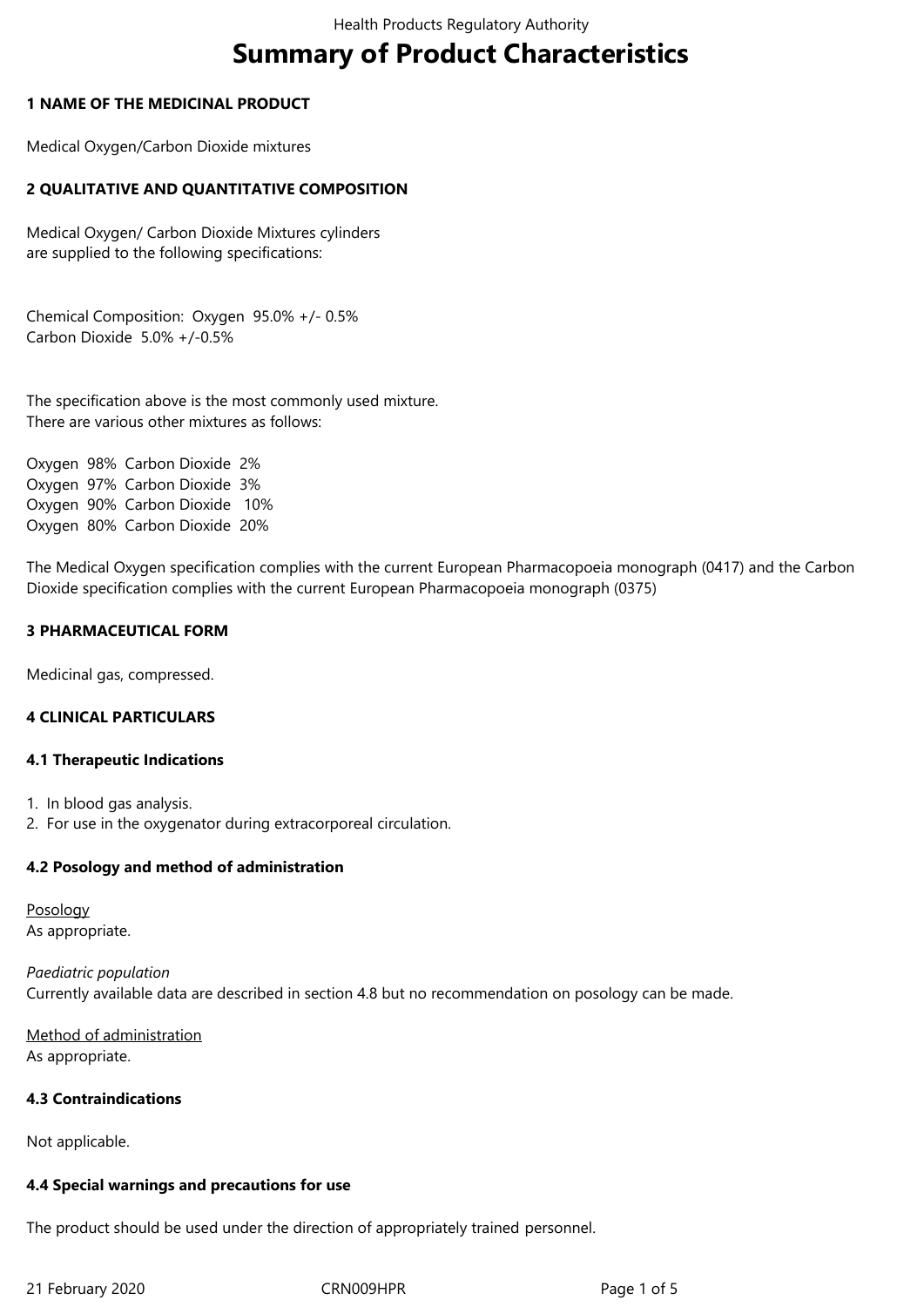## **4.5 Interaction with other medicinal products and other forms of interactions**

The use of higher levels of oxygen can increase the risk of pulmonary toxicity in patients who have been administered Bleomycin, Amiodarone and Nitrofurantoin or similar antibiotics. In these cases Medical Oxygen/Carbon dioxide mixtures should be administered with caution and at levels kept as low as possible.

# **4.6 Fertility, pregnancy and lactation**

Not applicable

# **4.7 Effects on ability to drive and use machines**

Not applicable.

# **4.8 Undesirable effects**

Oxygen toxicity can occur as manifested by: retrolenticular fibroplasia in premature infants exposed to oxygen concentrations greater than 40%.

central nervous systems toxicity including dizziness, convulsions and loss of consciousness after only 2-3 hours of exposure to pure oxygen at 2 or more atmospheres, e.g. sports and deep sea diving.

retrosternal soreness associated with coughing and breathing difficulties, made worse by smoking and exposure to cold air after breathing pure oxygen at atmospheric pressure for several hours.

## Reporting of suspected adverse reactions

Reporting suspected adverse reactions after authorisation of the medicinal product is important. It allows continued monitoring of the benefit/risk balance of the medicinal product. Healthcare professionals are asked to report any suspected adverse reactions via HPRA Pharmacovigilance, Earlsfort Terrace, IRL - Dublin 2; Tel: +353 1 6764971; Fax: +353 1 6762517. Website: www.hpra.ie; e-mail: medsafety@hpra.ie.

## **4.9 Overdose**

Notappli[cable](http://www.hpra.ie/)

# **5 PHARMACOLOGICAL PROPERTIES**

## **5.1 Pharmacodynamic properties**

Pharmacotherapuetic group: Medical Gas, ATC Code: VO3AN02, VO3AN01

The characteristics of oxygen are:-

Odourless, colourless gas. Modular weight: 32.00 Boiling point:  $-183.1\,^{\circ}$ C (at 1bar) Density:  $1.335 \text{kg/m}^3$  (at 15 <sup>O</sup>C)

Oxygen is present in the atmosphere at 21% and is an absolute necessity for life.

The characteristics of Carbon Dioxide are:-

21 February 2020 **CRN009HPR** 21 February 2020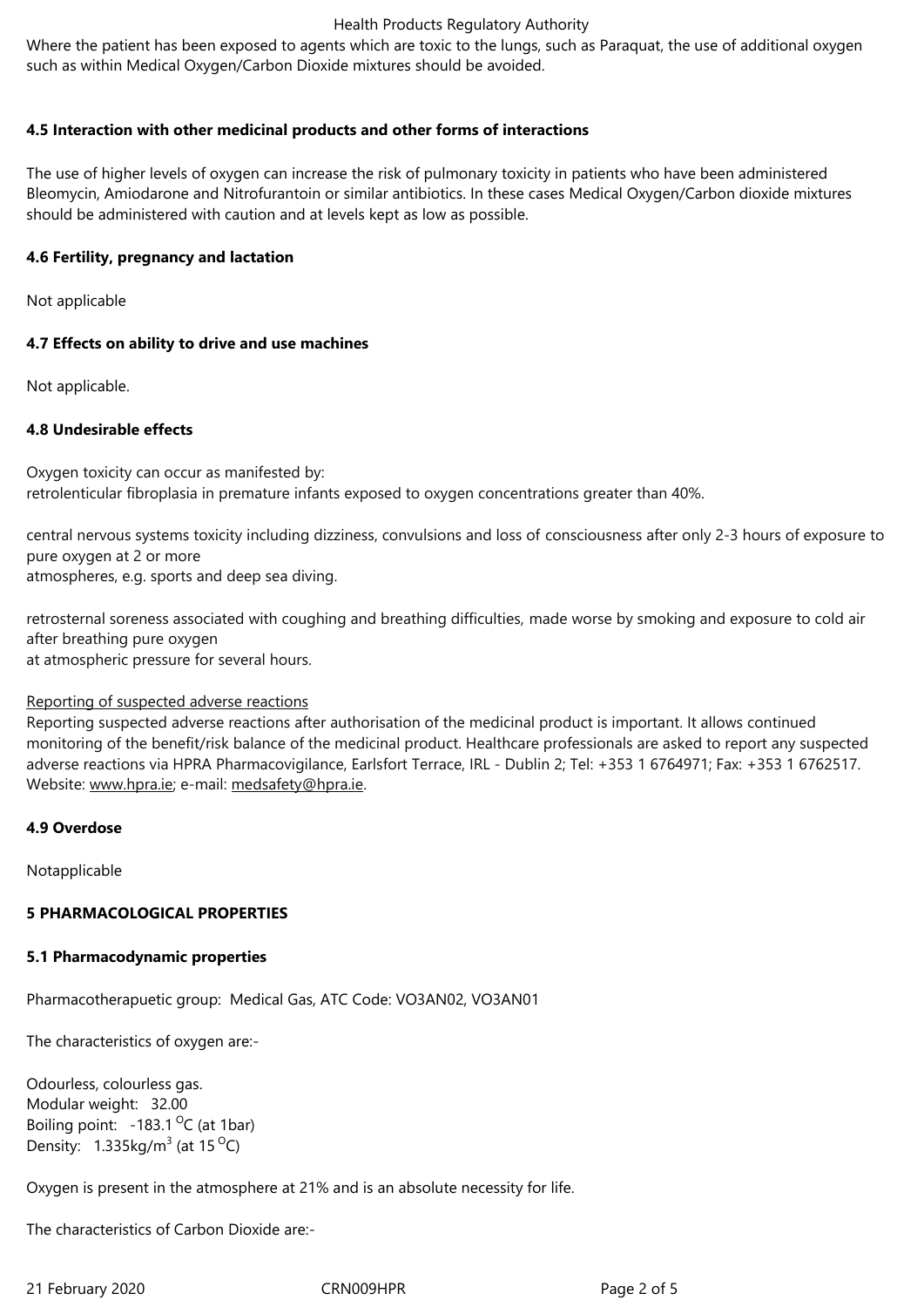Odourless, colourless gas. Modular weight: 44.00 Boiling point:  $-78.5$  <sup>O</sup> C (at 1bar) Density:  $1.872 \text{kg/m}^3$  (at 15  $^{\circ}$  C)

# **5.2 Pharmacokinetic properties**

Not applicable

# **5.3 Preclinical safety data**

Not applicable

# **6 PHARMACEUTICAL PARTICULARS**

## **6.1 List of excipients**

None

# **6.2 Incompatibilities**

Whereas Oxygen vigorously support combustion, Carbon Dioxide is an asphyxiant at high concentration.

Oxygen/Carbon Dioxide mixtures should be treated as Oxygen. Oxygen is non-flammable but strongly supports combustion (including some materials which do not normally burn in air). It is highly dangerous when in contact with oils, greases, tarry substances and many plastics due to the risk of spontaneous combustion with high pressure gases.

Oxygen/Carbon Dioxide medical gas mixtures should not be used with adrenergic substances such as adrenaline.

## **6.3 Shelf life**

36 Months.

# **6.4 Special precautions for storage**

Medical Oxygen/Carbon Dioxide Gas Mixture cylinders should be:

• stored under cover, preferably inside, kept dry and clean, and not subjected to extremes of heat or cold and away from stocks of combustible material.

- stored separately from industrial and other non-medical cylinders.
- stored to maintain separation between full and empty cylinders.
- used in strict rotation so that cylinders with the earliest filling date are used first.
- stored separately from other medical cylinders within the store

Warning notices prohibiting smoking and naked lights must be posted clearly in the cylinder storage area and the Emergency Services should be advised of the location of the cylinder store.

Care is needed when handling and using Medical Oxygen/Carbon Dioxide Gas Mixture cylinders.

# **6.5 Nature and contents of container**

A summary of Medical Oxygen/Carbon Dioxide Gas Mixture cylinders, their size and construction and type of valve fitted are detailed below:

|      | Cylinder Size   Gas Content Litres   Cylinder Construction | Valve Outlet                              | Valve Construction |
|------|------------------------------------------------------------|-------------------------------------------|--------------------|
| 1360 | Steel                                                      | BS 341 No.3 Top outlet MPR valve          | ' Brass            |
| 3400 | Steel                                                      | BS 341 No. 3 Top outlet MPR valve   Brass |                    |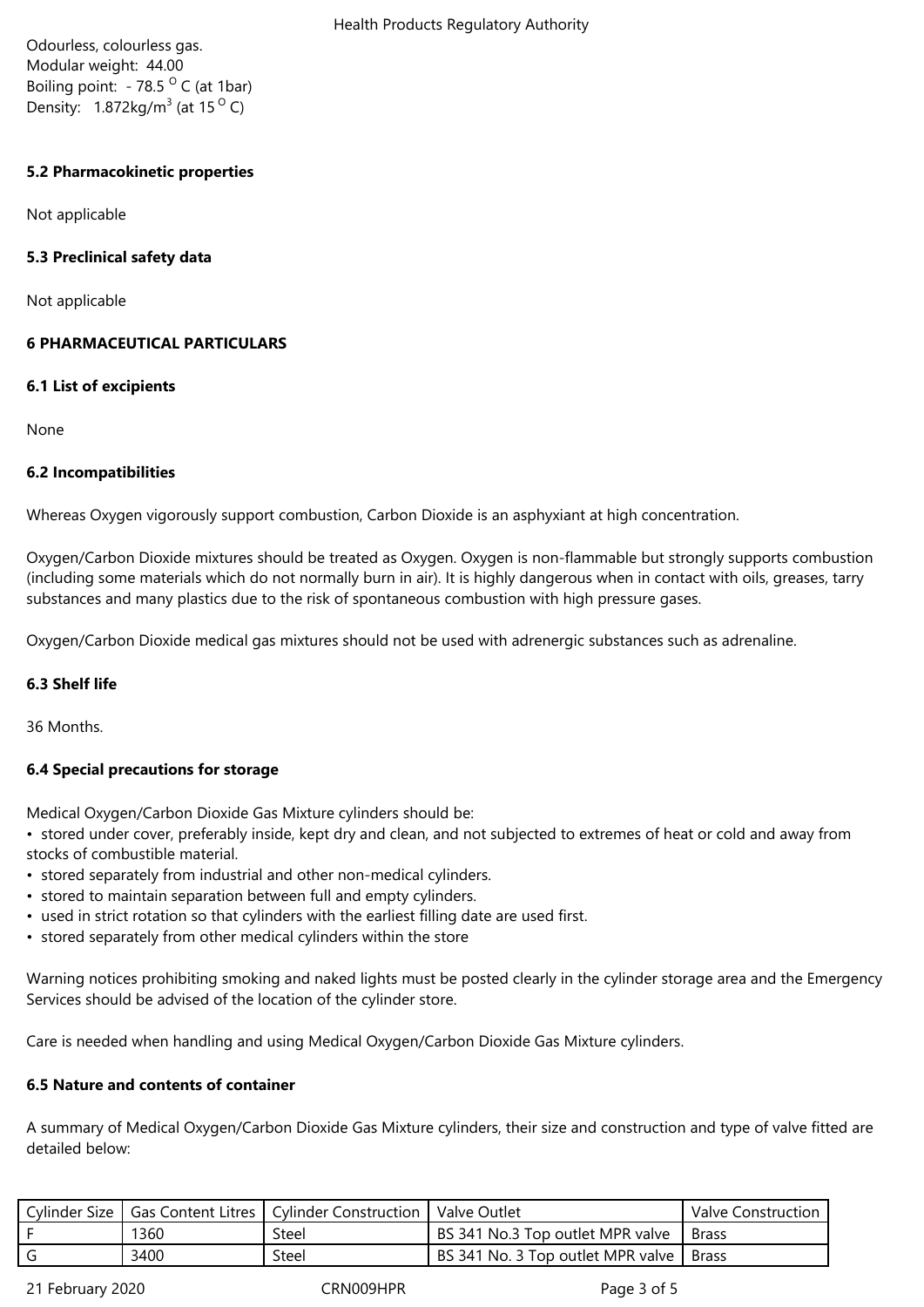| <b>Health Products Regulatory Authority</b> |       |                                           |  |  |  |
|---------------------------------------------|-------|-------------------------------------------|--|--|--|
| 6800                                        | Steel | BS 341 No. 3 Top outlet MPR valve   Brass |  |  |  |

# *Cylinders*

All cylinders used for the supply of Medical Oxygen/Carbon Dioxide Gas Mixtures are manufactured from high tensile steel and designed with a working pressure of at least 137 bar (g). The cylinders have a black body with a grey and white quartered shoulder.

# *Cylinder Valves*

Medical Oxygen/Carbon Dioxide Gas Mixture cylinders are fitted with valves with outlet connections that conform to BS 341 (5/8 BSP F). The cylinder valves are constructed from high tensile brass with a steel spindle fitted with a Nylon 6.6 insert. These cylinders are designed to be used with an additional pressure regulator.

# **6.6 Special precautions for disposal of a used medicinal product or waste materials derived from such medicinal product and other handling of the product**

All personnel handling Medical Oxygen/Carbon Dioxide Gas Mixture cylinders should have adequate knowledge of: • properties of the gas

- correct operating procedures for the cylinder
- precautions and actions to be taken in the event of an emergency.

# **Preparation for Use**

To prepare the cylinder for use:

• remove the tamper evident seal and the valve outlet protection cap. Ensure the cap is retained so that it can be refitted after use.

• ensure the batch label fitted to the cylinder is not removed or discarded

- ensure that an appropriate regulator is selected for connection to the cylinder.
- ensure the connecting face on the regulator is clean and the sealing washer fitted is in good condition.
- connect the regulator, using moderate force only and connect the tubing to the regulator / flowmeter outlet. Only the appropriate regulator should be used for the particular gas concerned.
- 
- open the cylinder valve slowly and check for any leaks.

## **Lea**ks

 Having connected the regulator or manifold yoke to the cylinder check the connections for leaks using the following procedure:

• Should leaks occur this will usually be evident by a hissing noise.

• Should a leak occur between the valve outlet and the regulator or manifold yoke, depressurise and remove the fitting and fit an approved sealing washer. Reconnect the fitting to the valve with moderate force only, fitting a replacement regulator or manifold tailpipe as required.

- Sealing or jointing compounds must never be used to cure a leak.
- If leak persists, label cylinder and return to BOC

## **Use of Cylinders**

When Medical Oxygen/Carbon Dioxide Gas Mixture cylinders are in use ensure that they are:

• only used for medicinal purposes.

turned off, when not in use, using only moderate force to close the valve

- only moved with the appropriate size and type of trolley or handling device.
- handled with care and not knocked violently or allowed to fall.
- firmly secured to a suitable cylinder support when in use.
- not allowed to have any markings, labels or batch labels obscured or removed not used in the vicinity of persons smoking or near naked lights.

# After use

When the Medical Oxygen/Carbon Dioxide Gas Mixture cylinders are empty ensure that the:

- cylinder valve is closed using moderate force only and the pressure in the regulator or tailpipe released.
- valve outlet cap, where fitted, is replaced
- empty cylinders are immediately returned to an empty cylinder storage area for return to BOC.